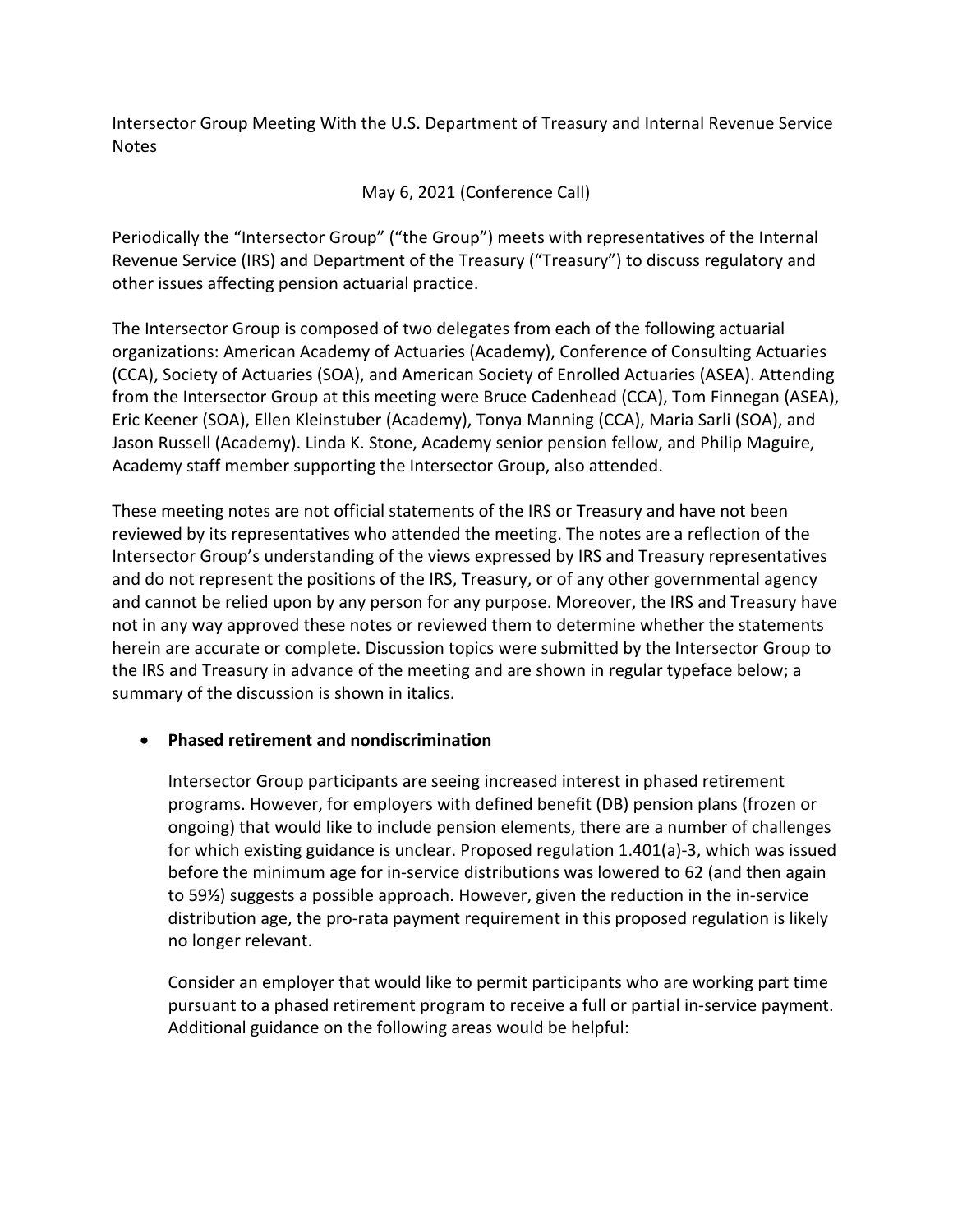- o Whether the plan can tie eligibility to receive in-service distributions to participation in a formal phased retirement program (the proposed regulation suggests this is permissible).
- $\circ$  If eligibility can be tied to participation in a phased retirement program, the level of discretion the employer may exercise over which employees are permitted to participate (the proposed regulations indicate that participation must be voluntary, but do not say anything about what criteria may be imposed to restrict entry to the program).
- o The extent to which the terms of the program have to be so clearly defined in advance so as to avoid any employer discretion at the time the employee applies, or whether the employer can weigh that employee's individual job situation, taking account of criteria that are not specified in the early retirement program, to decide whether to admit the employee to the program. The concern is that discretion over entry to the program, which is a condition of receiving an in-service distribution from the pension plan, could be construed as impermissible employer discretion over availability of a pension benefit.
- o The extent of the anti-cutback protection that would apply to such a program. The proposed regulations indicate that availability of an in-service distribution pursuant to a phased retirement program would be subject to anti-cutback protection under  $411(d)(6)$ . If the availability of this benefit is, in turn, tied to participation in a phased retirement program, there is a concern that  $411(d)(6)$ might limit the employer's ability to modify the terms of the phased retirement program. As this is a developing area, and given that an employer's workforce needs are likely to change over time, we would expect that employers would want to retain the ability to modify the terms of a phased retirement program.
	- Nondiscrimination testing implications. The availability of a phased retirement benefit would be subject to nondiscrimination testing as a benefit right or feature (BRF). It is unclear whether availability would be tested based on eligibility to elect to enter the phased retirement program (which would trigger eligibility for the benefit), and if so, how effective availability would be assessed if the employer retains discretion over who can enter the program. Alternatively, availability could be based on eligibility to actually elect to receive an in-service distribution (i.e., only those who have already been admitted to the phased retirement program or who are otherwise eligible for comparable inservice payments are treated as benefitting under the BRF).

*IRS/Treasury representatives in attendance indicated that they felt this issue had not generated a lot of interest due to fewer plans being in a surplus position than was the case when the original proposed regulations were issued. They indicated that the proposed regulations did not receive significant reaction, and with the ability to begin*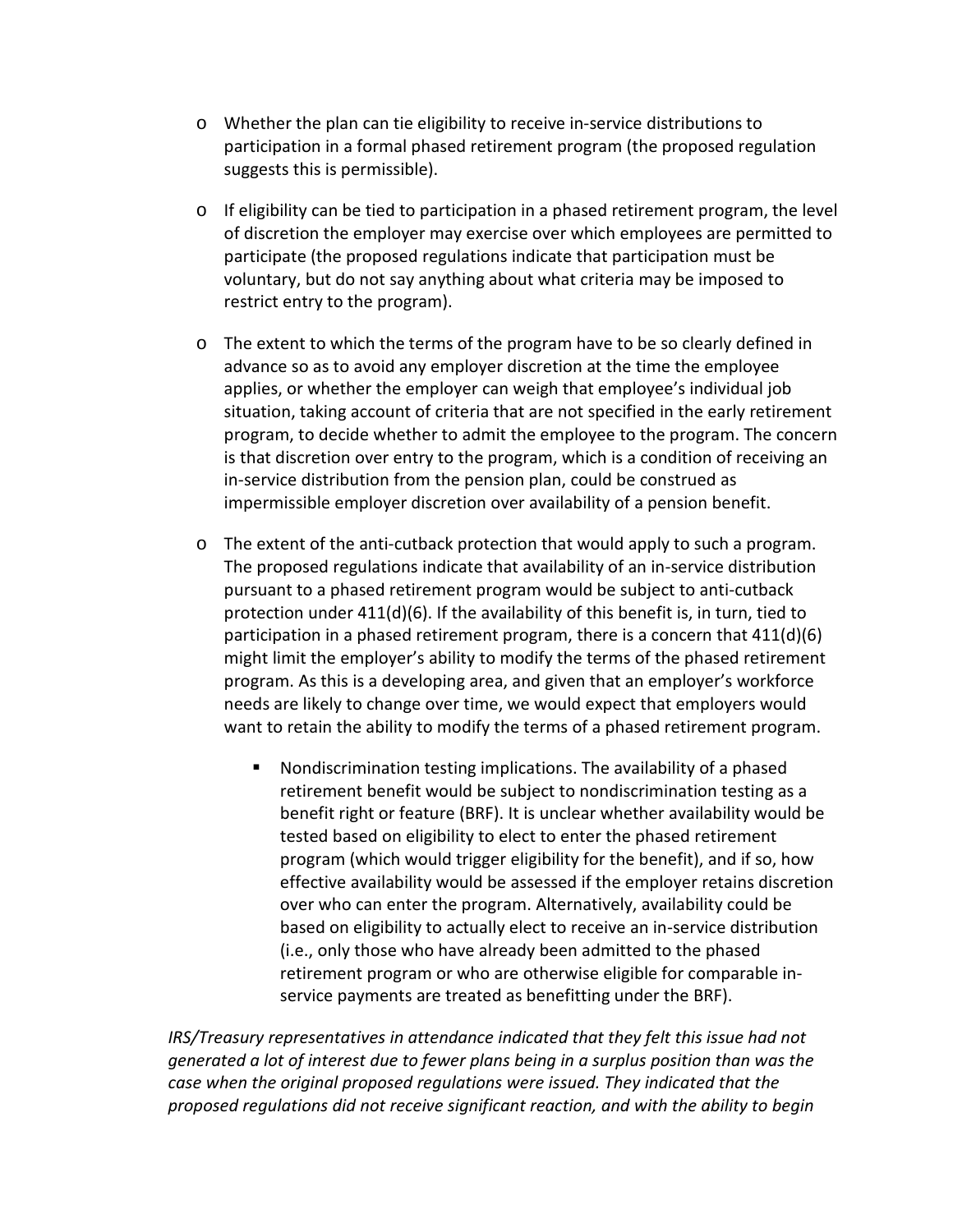*benefits at age 59½, this fell off their list of priorities. However, if there is renewed interest in this topic, they may add it to their list of issues to work on, but it will still be subject to their prioritization process. The representatives noted that a [GAO study](https://www.gao.gov/assets/gao-17-536.pdf) that addressed these issues and highlighted some of the challenges in complying with nondiscrimination rules for defined benefit plans—particularly if the plan provides ongoing accruals and the intention is to provide accruals that are consistent with fulltime employment (e.g., full service credits in a final pay formula), how you determine whether a highly compensated employee (HCE) with reduced hours should still be treated as an HCE, etc. The Intersector Group noted that the number of final pay DB plans has declined and that phased retirement is also an area of interest for sponsors of frozen plans and plans with an ongoing accumulation formula, where this particular issue would be less of a concern.* 

*IRS/Treasury representatives were interested to hear that phased retirement is an issue not just for early retirees, but also for employees working past normal retirement age for whom benefits would otherwise be suspended (if you must still forfeit pension benefits while receiving reduced pay then phased retirement may not make financial sense). They appreciated hearing that this is also not simply about using pension surplus but is primarily about workforce management. Intersector Group participants indicated that plan sponsors want to use these programs but the uncertainty about the rules makes them less likely to do so. Uncertainties include Benefits, Rights, and Features (BRF) testing—e.g., does testing depend on who the program is available to or who takes advantage of it?*

*The proposed regulations seem to contemplate providing in-service distributions from a defined benefit plan to participants in a formal phased retirement program that is separate from the defined benefit plan. That raises questions about whether employer discretion can be exercised in that program (e.g., do you need black-and-white rules about who is eligible and how the program works, or can employers modify it based on an employee's job situation?) IRS/Treasury representatives indicated caution in assuming that a separate program would necessarily be exempt from requirements (such as 411(d)(6) anti-cutback requirements and the requirement to have definitely determinable benefits specified in a formal written document) that would otherwise apply to benefits provided directly through a pension plan.*

#### • **Statutory hybrid plan issues**

There are a number of issues relating to statutory hybrid plans that have not yet been addressed in regulations and on which further IRS guidance would be helpful to plan sponsors and practitioners. For example:

o Projection of future interest credits for various purposes, including nondiscrimination testing, application of section 415 limits, and accrual rule testing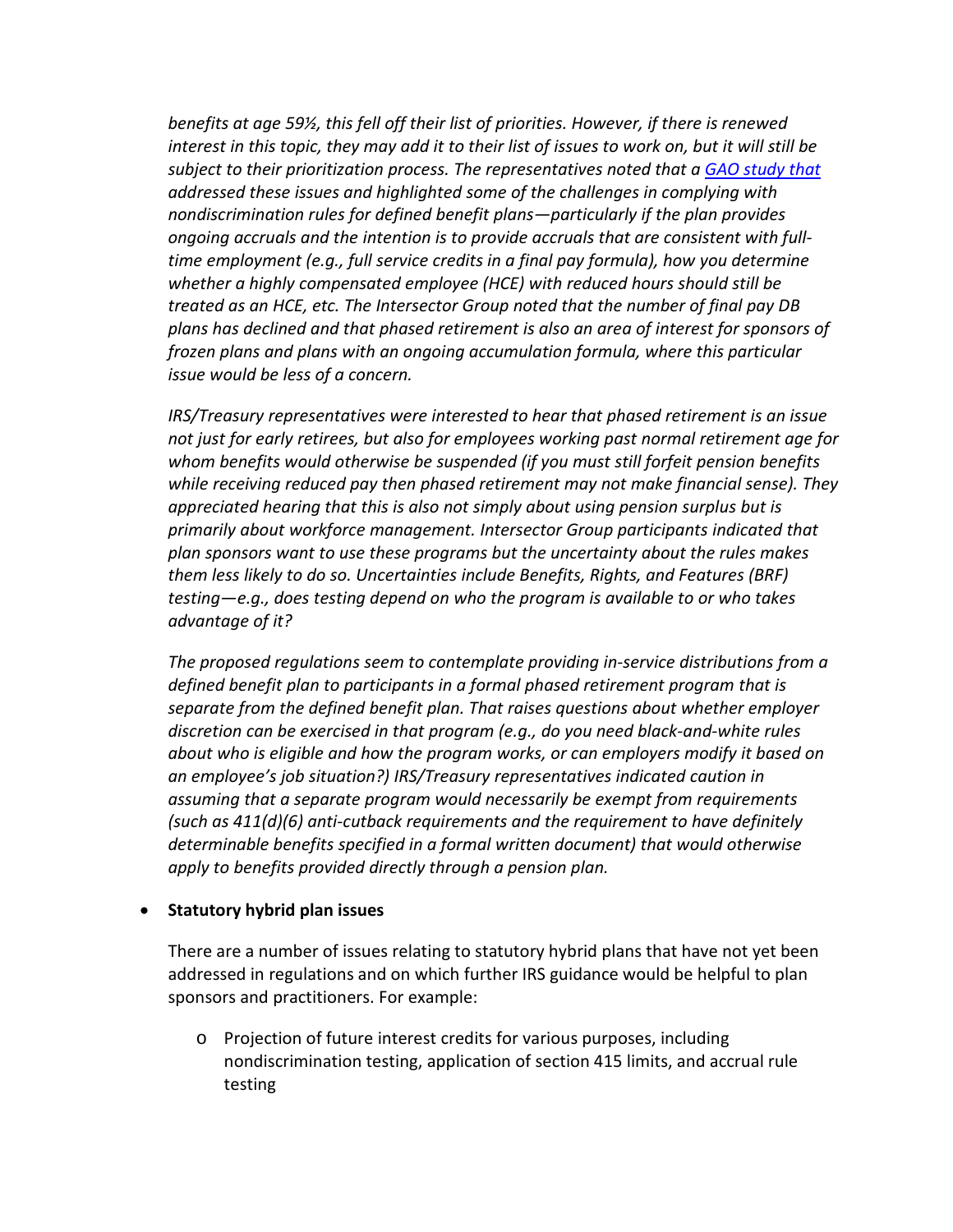- o Late retirement actuarial increases for cash balance plans (see Appendix for additional detail)
- o Application of the market rate of return rules to "implicit interest" pension equity plans
- o Other common issues the IRS may have encountered in reviews of recent determination letter applications that plan sponsors and practitioners may need to be aware of and/or address

*IRS/Treasury representatives in attendance did not provide details on guidance projects that might be underway with regard to statutory hybrid plans. However, they did note certain issues that have come up in determination letter (DL) applications received through the temporary DL window for hybrid plans.*

*Required actuarial increases for participants working past normal retirement age have been a common issue; such increases are required after normal retirement age in plans that do not suspend benefits or fail to provide suspension of benefits notices, and after "age 70½" in plans that do not provide for in-service distributions commencing at "age 70½," as well as for terminated vested participants for whom benefits cannot be suspended. Where such actuarial increases would be required, the IRS has identified a few approaches that would enable the issuance of a DL, and this has resulted in most reviews being closed with a favorable determination. In most cases, plans have adopted fail-safe language stating that the interest crediting rate will be increased as needed so that it is sufficient to provide required increases, without describing in detail how this will be determined; this is consistent with the approach described in the second subbullet in the Appendix. (Whether a plan actually needs to increase the rate, or is actually increasing the rate so that it is sufficient, would need to be determined on audit.) The IRS has not generally required either of the approaches described in the last two sub-bullets in the Appendix. Intersector Group participants noted that in their observation, in some cases, a plan sponsor's legal counsel has interpreted the IRS as requiring one of these two approaches. IRS representatives in attendance suggested that, if this question comes up in a particular case, the issue should be discussed with the agent involved to clarify what changes are being requested.*

*Certain other issues have come up in individual cases, such as the interest rates used for certain projections or the lookback used for plans with variable interest crediting rates, but these have not been observed broadly. Intersector Group participants noted that additional guidance would be helpful for plans crediting "true" market-based rates (e.g., the rate of return on plan assets) and on when pre-retirement mortality increments must be included in actuarial increases. Intersector Group participants noted that in particular in the small plan market it is common for the death benefit to be the full present value of the account balance and that common practice in this situation is to credit interest only. IRS/Treasury representatives noted that the issue regarding post-normal retirement date actuarial increases has been a point of consideration in the past (e.g., there is a*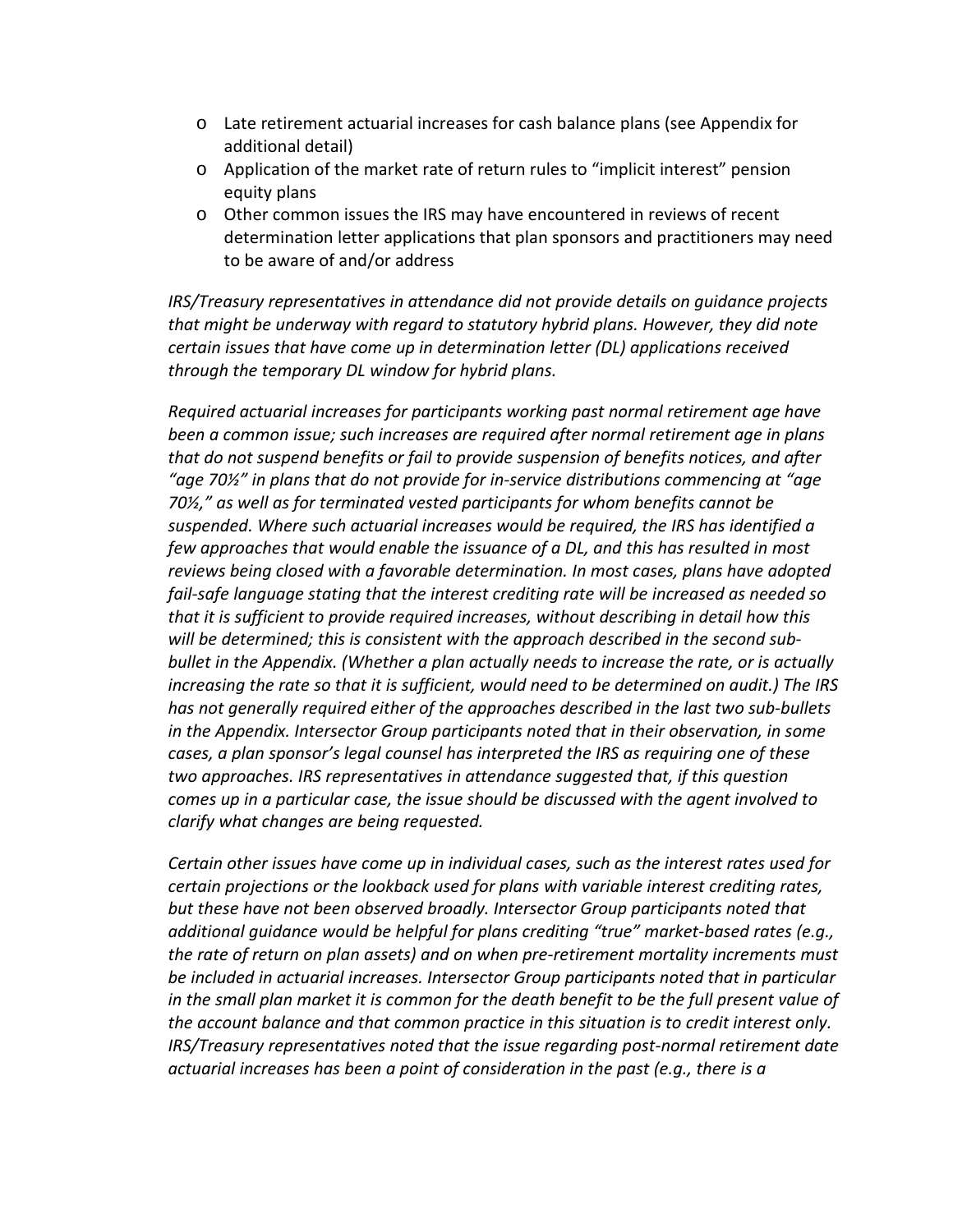*proposed regulation from 2016 dealing with this question in the IRC §417(e) context), but that they are not providing specific guidance at this time.*

#### • **Partial plan termination issues**

Based on situations we are seeing with plan sponsors, it would be helpful for the IRS to provide more guidance on how to determine who must be vested on partial plan termination. This is less pressing for defined benefit (DB) (because you don't have to vest people if the plan is underfunded on a plan termination basis, and with more plans closed, there are fewer nonvested people), but it is coming up more frequently for defined contribution (DC) plans.

The issue is that Rev. Rul. 2007-43's discussion of the "applicable period" (during which nonvested participants who terminate employment must be fully vested) is not clear when there are multiple events or events that span plan years. Rev. Rul. 2007-43 provides that "The applicable period depends on the circumstances: the applicable period is a plan year (or, in the case of a plan year that is less than 12 months, the plan year plus the immediately preceding plan year) or a longer period if there are a series of related severances from employment."

#### For example:

- (a) If a single event spans plan years, and so causes "a series of related severances from employment" it is not clear what the "longer period" is. For example, for a plant that shuts down in stages from late 2020 through early 2021, it is not clear whether the "applicable period" ends when the last severance occurs, or includes all of 2021.
- (b) In addition, if the period in (a) does not include all of 2021, assume that there was also a sale of a location in 2021 that happened after the plant shutdown was completed. Is there a period during 2021 during which non-vested terminees do not have to be vested (between the shutdown of the plant and the sale), or does the affected period now include all of 2021 because of the sale? Presumably it does if the sale is large enough on its own to trigger another partial plan termination, but that raises the question of whether there is a new, separate 2021 "applicable period," or whether all terminations in 2020 and 2021 now count in determining whether the 20% threshold is reached ("The turnover rate is determined by dividing the number of participating employees who had an employer-initiated severance from employment during the applicable period by the sum of all of the participating employees at the start of the applicable period and the employees who became participants during the applicable period.") The latter interpretation would mean that a sale of any size, even a very small one, would require vesting of employees, because the 20% was already reached with the plant closing.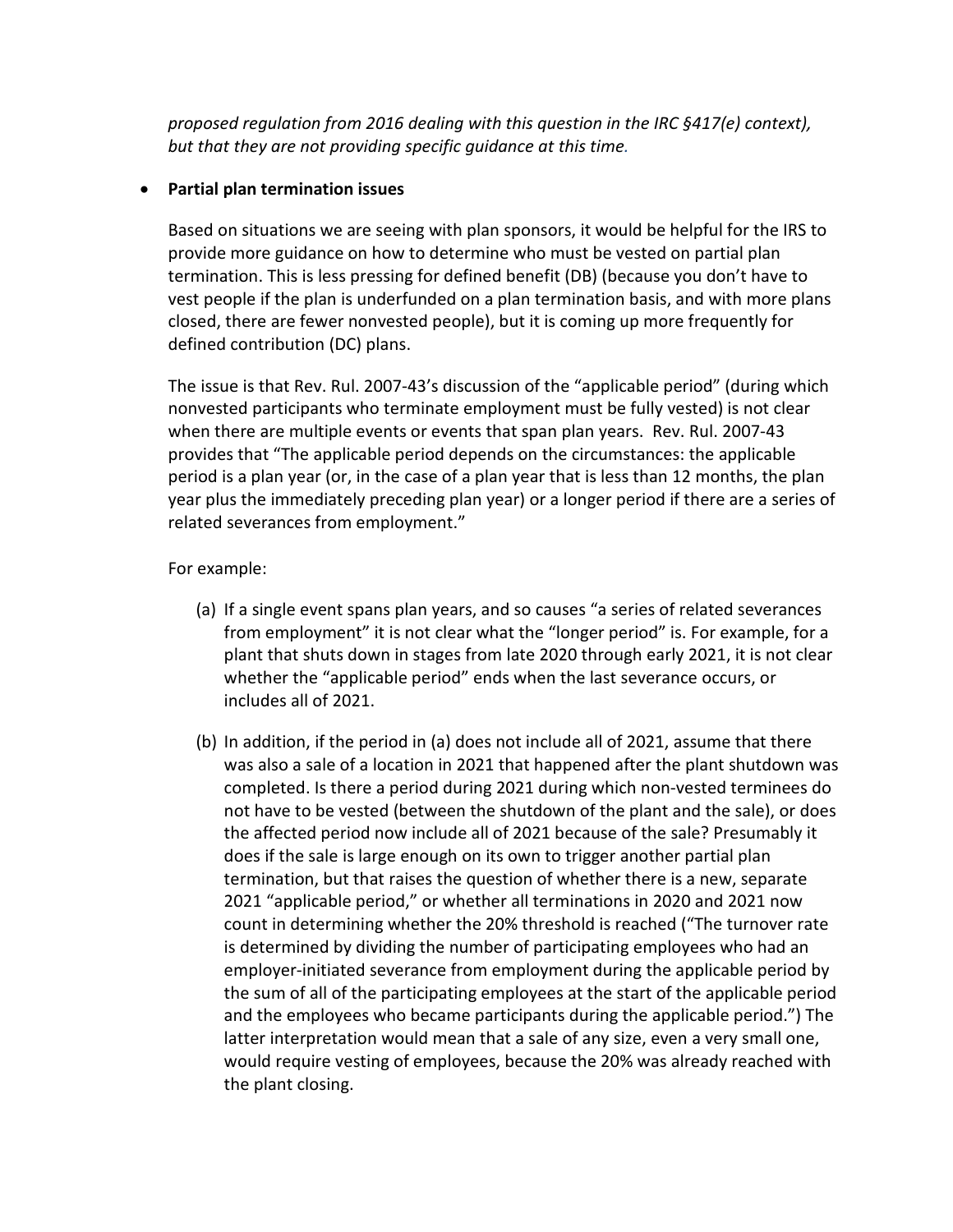*The IRS wants to make sure that practitioners and plan sponsors are aware of the COVID-19 FAQ postings on their website that address partial terminations. They noted this is the sort of matter that becomes a priority but by the time they are able to work through the concerns and issue guidance, it is no longer a hot topic. The current situation has put a spotlight on the need to review the existing Revenue Ruling and evaluate where updates or clarifications would be helpful and appropriate. The IRS cautioned that they may not find it appropriate to move away from a facts-and-circumstances test; however, they expressed interest in including in guidance what types of factors will be considered if that will provide additional clarity.*

*IRS representatives indicated that several of the questions they have received relate to which participants are required to be covered, and not just the appliable period. Intersector Group participants noted that these two issues are related—if you aren't sure what the applicable period is, you aren't sure what people need to be counted and potentially vested. For example, a second event later in the year may not trigger a partial termination on its own, but if all terminations in the entire year must be wrapped in as part of a prior event, that collectively might trigger a partial termination vesting requirement. IRS representatives indicated they understand the issue, but did not indicate whether there would be any additional guidance about the meaning of the "applicable period," or how to measure the percentage reduction in the number of plan participants, when events span plan years and/or there are multiple events in succession.* 

*IRS representatives also asked whether there was resistance among plan sponsors to vesting all nonvested terminations during the applicable period, including those who terminated voluntarily and not in connection with any event. Intersector Group participants indicated in their observation that many plan sponsors are surprised to learn that that is required, but that were not seeing a failure to comply with the rule.*

## • **Lump sums that are the greater of §417(e) and some other basis**

It would be helpful for the IRS to provide guidance on how the funding regulations apply to lump sums that are calculated using §417(e) or some other variable basis, whichever produces the greater lump sum. Similar questions arise when trying to apply the regulations to payment of annuities from cash balance plans when the conversion is done using either §417(e) or some other variable basis, whichever produces the greater annuity.

The §430 regulations require that the subsidy relative to annuity substitution be taken into account, not the subsidy relative to the  $\frac{6417(e)}{w}$  lump sum (§1.430(d)-1(f)(4)(ii)(B)). That made sense when the regulations were written, given that §430 rates and §417(e) rates tracked much more closely than they do now with stabilized interest rates.

The assumed lump sum conversion rate for the alternative lump sum calculation is a non-prescribed assumption, which is required to (i) be reasonable individually (taking into account the experience of the plan and reasonable expectations) and (ii) *in*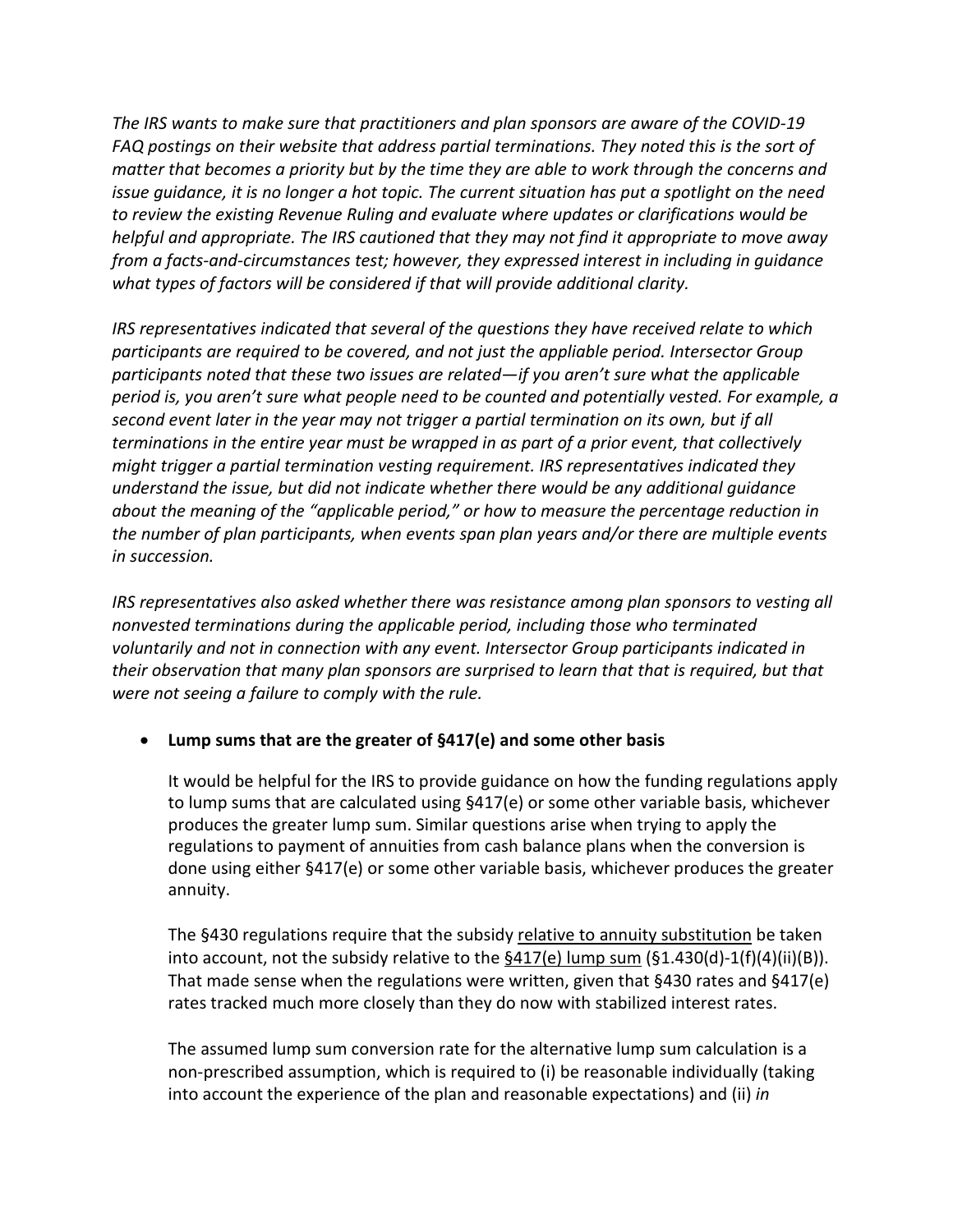*combination with other non-prescribed assumptions*, offer the actuary's best estimate of anticipated experience under the plan. This terminology suggests a long-term best estimate of the alternative lump sum conversion rate is required to be used, not a longterm expected differential from a current prescribed assumption (the §430 rates).

Such an approach can result in situations where the difference between the funding target (FT) determined for the plan and the FT that would have been determined had the plan used only §417(e) rates might significantly exceed the expected additional value of the alternative lump sum basis. For example, if a plan pays a lump sum using Pension Benefit Guaranty Corporation (PBGC) rates if that exceeds the lump sum using §417(e) rates, and the best estimate assumption (consistent with other long term valuation assumptions) is that current low PBGC rates will persist, the additional FT measured (over and above what would be measured using annuity substitution) will be significantly in excess of the expected value of that additional calculation. Conversely, if the actuary's long-term assumptions consistently reflect an expectation that interest rates will rise, a plan with an alternative interest rate conversion basis that is expected to be subsidized relative to §417(e) rates (e.g., AMT and 10-year Treasury rates) could determine that the present value of this subsidized lump sum is smaller than the annuity substitution approach, leading to the §417(e) minimum lump sum being valued and no subsidy reflected.

Thus, the most literal reading of the regulations appears to lead to determining a FT reflecting the alternative basis that may differ from the FT that would have been determined had the plan not provided the alternative basis in a way that may not logically reflect the value of the subsidy included in the alternative basis.

*IRS is aware of the issue, and they have an ongoing regulation project to address outstanding questions related to the IRC §430/§436 regulations. Higher-priority items have emerged that take precedence over this particular project. IRC §430/§436 regulations are still in the mix, but are not the highest priority at this time. IRS representatives also indicated that they may be looking at whether they have authority within the American Rescue Plan Act (ARPA) guidance process to address some of these issues. They noted that specific authority is granted and they must stay within the bounds of what is granted to them by the statutory language. Otherwise, this must be a separate guidance project.* 

*Intersector Group participants noted that valuation systems may be handling this differently and asked that any rules in this regard be effective prospectively because it is difficult to discern from the current regulations (which were written before interest rate stabilization) how to apply them post interest rate stabilization.*

• **Applicability of excise taxes on multiemployer plans remaining in critical status after 10-year rehabilitation period**

Plans with a rehabilitation period that began January 1, 2010, or 2011 and ended December 31, 2019, or 2020 that have not yet emerged from critical status in 2020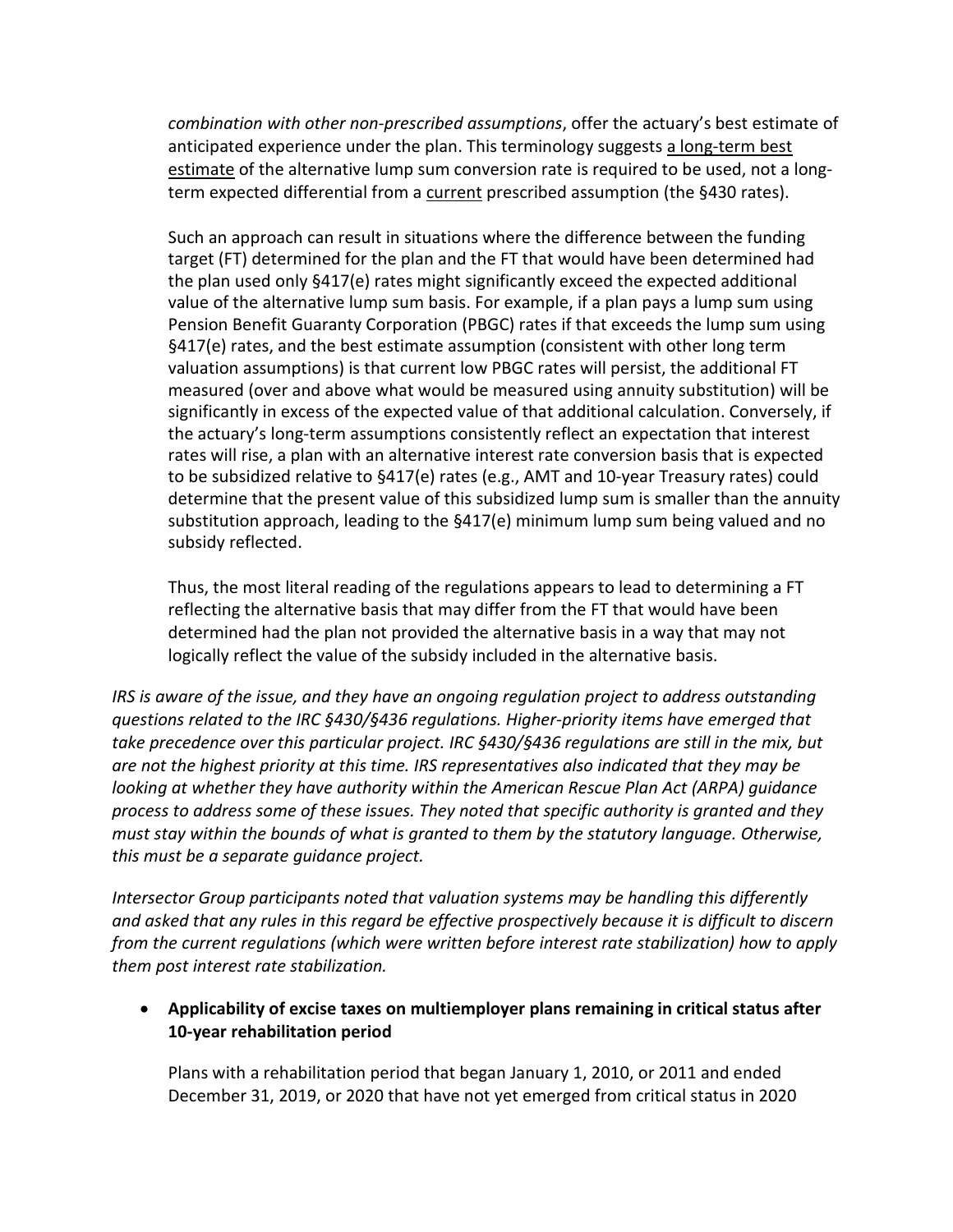could fear excise taxes based on a lack of guidance from IRS. Any new thinking on the applicability or enforcement of excise taxes would be appreciated by those plans and others with delayed emergence planned from critical status. (We note that some plans in this situation might have extended their rehabilitation period under WRERA 2008 or ARPA 2021.)

*IRS/Treasury representatives indicated they are working on ARPA issues as fast as they can, but special financial assistance is at the top of the list. One of the top priorities for IRS/Treasury is to support PBGC in the development of their regulations on a tight, 120-day timeline. IRS/Treasury is also working on guidance related to temporary funding relief under ARPA, but it will come after PBGC and Treasury release their guidance on special financial assistance.* 

*IRS/Treasury have also been thinking about how §432 should work in the context of a plan receiving special financial assistance, but they have not yet focused on the §4871 issue. Intersector Group participants noted that plans that are eligible for special financial assistance are more focused on the eligibility and amount of special financial assistance, and not as much on minimum funding standards. Plans that are not eligible for special financial assistance may be very focused on the minimum funding standards aspects of ARPA that fall to IRS/Treasury.*

*IRS/Treasury representatives indicated they would appreciate comments from the Academy on the funding relief for multiemployer plans. They have started drafting guidance on singleemployer and multiemployer funding issues.*

## • **Variable annuity pension plans**

Both multiemployer and single-employer plan sponsors are setting up variable annuity plan designs. Sometimes these designs are included in the same plan as a frozen legacy benefit, and other times they are in a standalone plan. In the absence of guidance on how to value variable annuity plans, many actuaries turn to the Academy's November [2019 practice note.](https://www.actuary.org/sites/default/files/2019-11/PensionCommittee_VariableAnnuityPlans_PracticeNote.pdf)

The most significant issue is how to value a variable annuity benefit when the interest rate assumption is prescribed. Many actuaries are using the approach that the prescribed interest rate also represents the future return on plan assets and value changes in the variable benefit accordingly. (This is identified as the "single assumption" approach in the Academy practice note). In other words, the value of a variable benefit that decreases (increases) to the extent the prescribed interest assumption is below (above) the hurdle rate is essentially the same as the value of a fixed benefit discounted at the hurdle rate. This approach is premised on the theory that a liability (or present value) represents the amount of money needed as of the valuation date to provide the specified future benefits assuming that that value will grow based on a return equal to the prescribed interest rate. Some actuaries, on the other hand, use the "independent expected return" approach described in the practice note.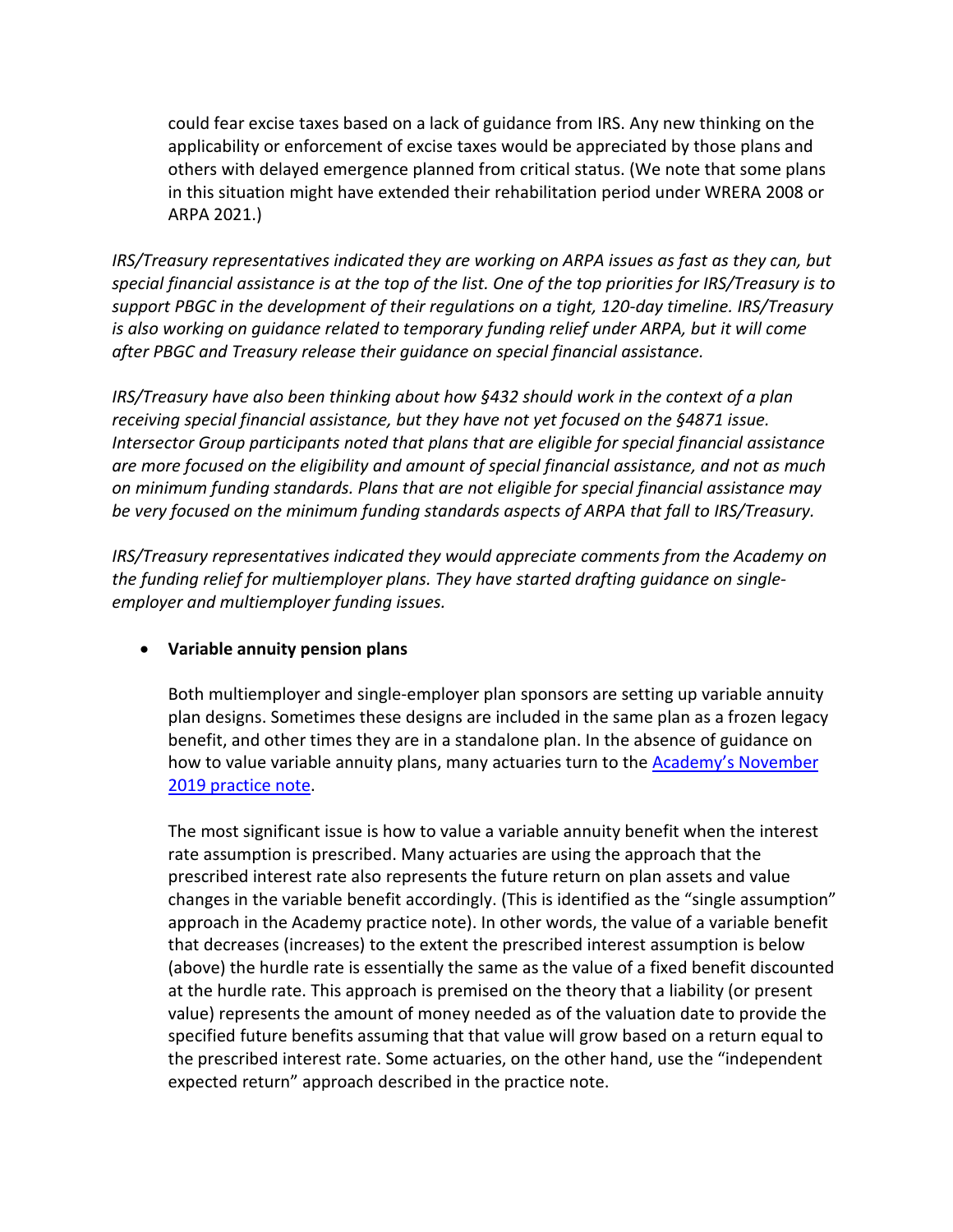For multiemployer plans, this interpretive issue comes up for purposes of current liability (for minimum funding purposes the interest rate is not prescribed). For singleemployer plans, it applies both to minimum funding and PBGC variable rate premiums (acknowledging that the latter is not under IRS jurisdiction). IRS should consider transition issues if any future guidance differs from current practice.

This is an issue for both multiemployer and single-employer variable annuity plans. For multiemployer current liability, many plan actuaries are using a single interest rate approach. For single-employer plans, plans can immunize interest rate risk by using single rate approach. Many pension actuaries believe the single rate approach is theoretically correct. However, there is a risk of IRS issuing future guidance that runs counter to the single rate approach. More single-employer plans are using this approach and taking the risk. Is there guidance planned, and if actuaries are currently doing something different will there be transition guidance?

*IRS/Treasury has a longstanding IRC §430/§436 regulation project, and acknowledges the project could include variable annuity plan issues. To the extent they issue guidance on the matter, it will be on a notice and comment basis with a prospective effective date. They would need to deal with Treasury counsel/examining agents to determine how to deal with situations in which current practice is inconsistent with a regulation that has a prospective effective date.* 

## **Appendix**

In this appendix, Intersector Group members provide additional detail on certain areas where further IRS guidance would be helpful to plan sponsors and practitioners.

• **Late retirement actuarial increases for cash balance plans**

In recent determination letter reviews, plan sponsors and practitioners have encountered a range of positions among IRS reviewers regarding post-retirement actuarial increases in cash balance plans and when an actuarial increase is considered sufficient. These various positions have included:

- o Interest credits at the plan's interest crediting rate are sufficient to provide for actuarial increases.
- o The plan's normal interest crediting rate is not sufficient to provide for an actuarial increase, but the interest crediting rate can be increased (e.g., after normal retirement age or age 70½) so that it is sufficient.
- o The plan's normal interest crediting rate is not necessarily sufficient to provide for an actuarial increase, but a comparable calculation is applied using the plan's actuarial equivalence rate. If pre-retirement mortality is disregarded, this would be equivalent to increasing the balance with interest at the plan's actuarial equivalence rate each year.
- o A fixed annuity is determined (e.g., at normal retirement age or age 70½) and actuarially increased each year, with the actuarially increased annuity possibly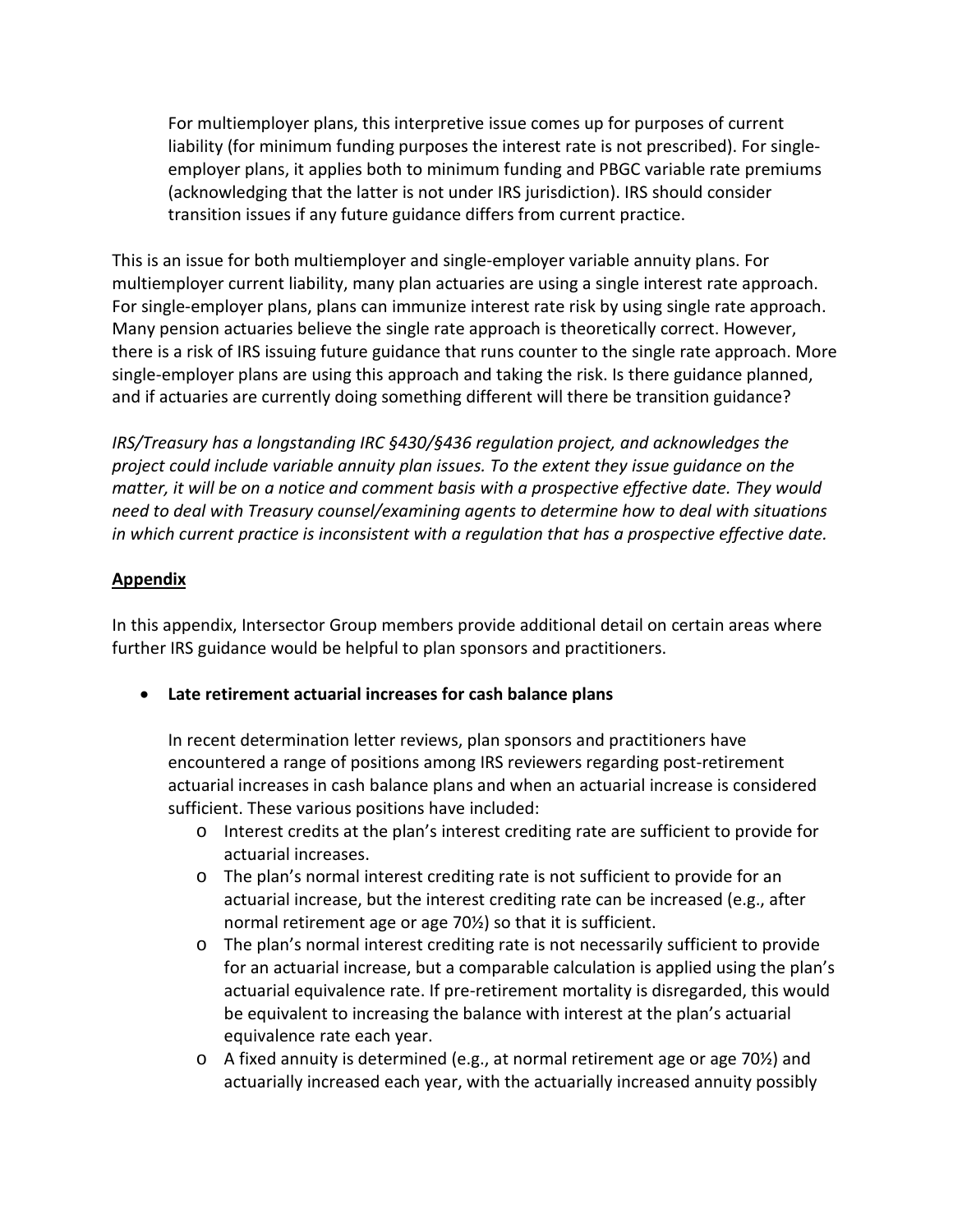being replaced any time the annuitized account balance exceeds the actuarially increased annuity.

o An annuity is determined at the beginning of each year, actuarially increased to year-end, converted back to a lump sum, and compared to the normal account balance. The actuarially increased benefit would be the greater of these two amounts.

We believe the last two approaches could be considered actuarially unreasonable and in conflict with other informal guidance. It would be helpful for the IRS to provide guidance on acceptable approaches, including whether there is only one acceptable approach or if it depends on how the plan is written.

We would also note that market-based cash balance plans raise further complications, since the account balance may decrease from year to year based on a negative return and it is unclear whether the annuity benefit can decrease while still being considered to comply with the actuarial increase requirement and whether preventing declines in the annuity benefit would result in limiting declines in the account balance that might otherwise apply.

*This topic was not covered explicitly during the meeting as most of what is addressed here was discussed under other topics earlier in the meeting. See discussion of statutory hybrid plan issues in the main section of the document.*

## • **Funding waivers**

Intersector Group members have seen increased interest, and even actual filings, for funding waivers, and this will likely continue if the economic downturn continues to drag deep into 2021. For some troubled plan sponsors, even with the relief provided, there will be a need for more relief for 2021. Understanding that every plan must be viewed based on its particular facts and circumstances, are there any overarching principles or views the IRS might share on filings specifically related to business challenges due to COVID-19 (vs typical general business issues)? It would be helpful to hear IRS' perspective about the specific factors that might be considered, what might be done by the filer to facilitate the process, mistakes IRS has seen plan sponsors make in the filing process so these can be avoided, etc.

*IRS/Treasury is aware that this is an issue that needs to be addressed for businesses that are affected and intending to apply for a waiver. Representatives noted there are no hard-and-fast rules for determining who meets the criteria—each case is evaluated based on facts and circumstances. When an application is being reviewed, they consult with PBGC, who has a lot of interest in the funded status and financial condition of plans that apply for a waiver.*

*IRS representatives offered several suggestions for plan sponsors planning to apply for a funding waiver.*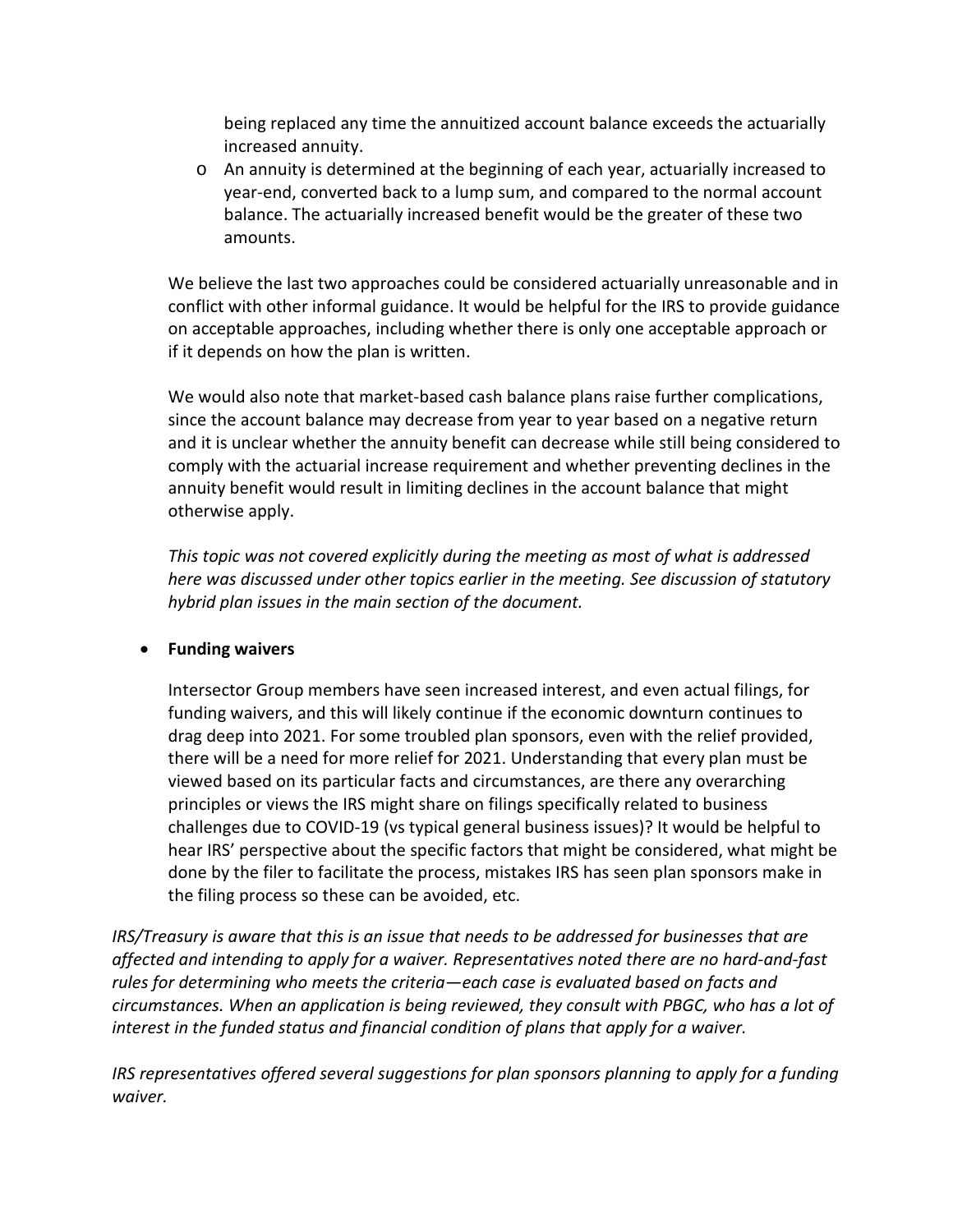- *Sponsors should not send in their request too early (e.g., during the first half of the year). Nearer the end of the year is better because they need information for the entire year and that is difficult to have if you apply just a few months into the year. For example, if you apply too early, you might not be able to provide the final Minimum Required Contribution (MRC) for the year.*
- *Applications should be for one plan year at a time. For example, do not ask for a 2021 waiver with a 2020 waiver application.* 
	- o *If business hardships are expected to continue into the following year and the sponsor is expecting to need to request another waiver, the sponsor needs to keep in mind that the hardship must be shown to be temporary; as such, the request should include information on how the sponsor expects things to turn around. IRS will consult with PBGC since they have financial expertise.*
	- o *They indicated they understand it is difficult to predict how the pandemic will affect a business over the next few months or year, but they need to see that there is some plan in place for improvement. Any non-pandemic business issues need to be clearly addressed.*
	- o *Any granting of a waiver will require that certain conditions be met, and if the PBGC is involved, there will be added conditions (though often similar). The main condition is that the employer is positioned to make all future quarterlies and other required contributions on time; else, the waiver is void. If, in a 2020 application, the sponsor indicates that they cannot make 2021 quarterlies, that will be of concern to the agencies, and they will have to think through how that would be addressed.*
- *In general, these requests take some time for them to review and rule on, so sponsors should not expect a very quick turnaround.* 
	- o *Some requests ask for expedited treatment and they will take this into account, but if they are coordinating with PBGC, it will likely take more than 6 months.*
	- o *As with any request, if they do not have all the required information up front, this will slow things down. The more information provided with the request, including valuation reports and financial projections, the quicker the response.*
	- o *Additionally, requests should include the underlying assumptions used for projections, including the expected return on assets and expected Effective Interest Rate.*
- *If there is an intervening legislative change that will need to be taken into account (such as ARPA), the request must be revised accordingly.*
	- o *Specifically, if new legislation will change the plan's MRC for the year for which waiver is requested, the sponsor will need to provide the revised MRC and underlying calculations.*
	- o *Similarly, any intervening law changes will need to be reflected in projections if the law change would change those amounts.*
	- o *Obviously, this will further delay the process.*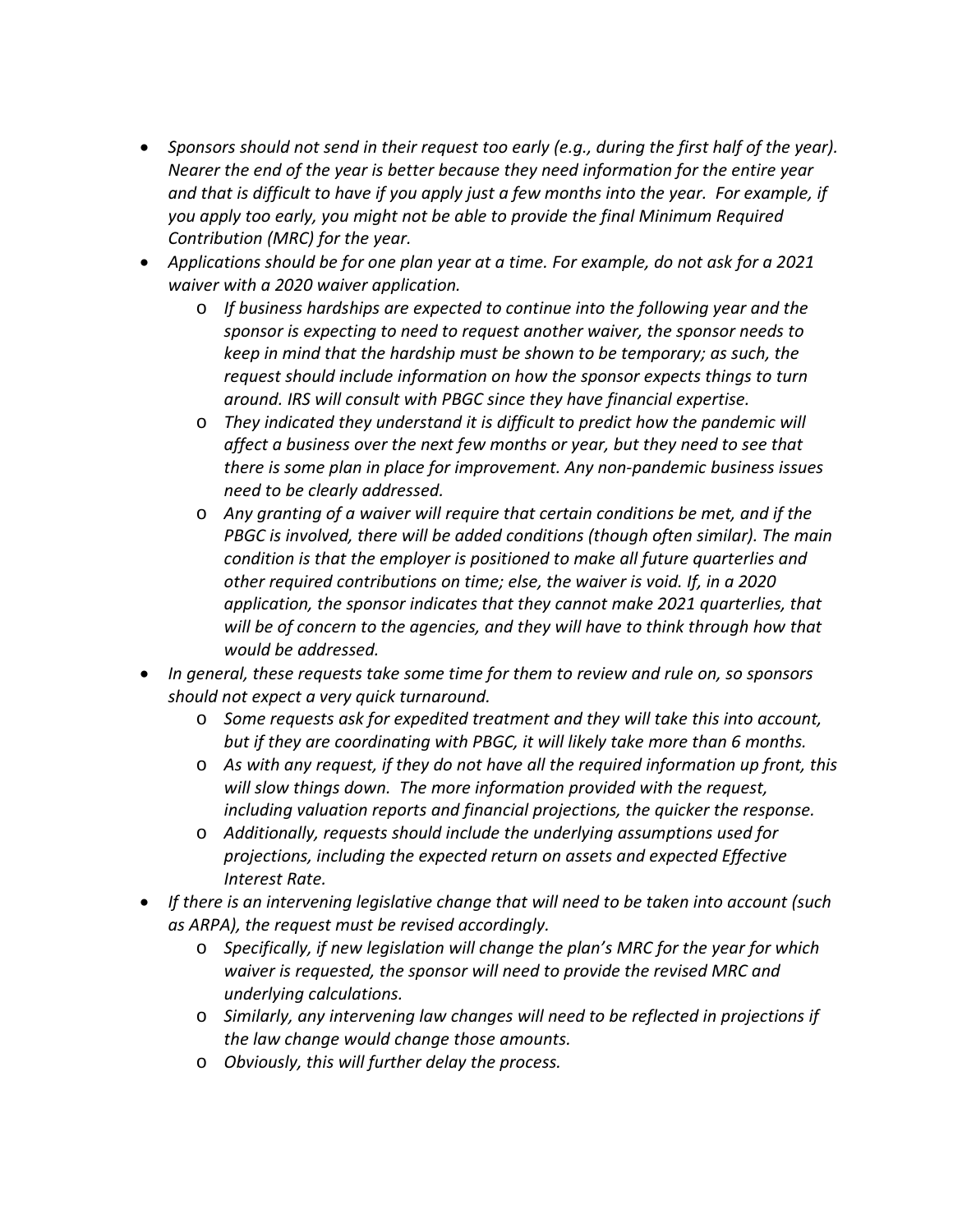*IRS has increased staffing in anticipation of greater volume of requests. They are prepared for perhaps twice the normal volume, but anything beyond that could strain their resources.*

# • **Nondiscrimination testing**

We expect that IRS is or will be working on nondiscrimination testing regulations. We would like to request that IRS consider (a) not undoing any of the features of the previously proposed regulations that were able to be relied upon beginning with the 2014 plan year and (b) making available in any final regulations the proposal (that was not available until the earlier proposed regulations were finalized) to skip the crosstesting gateway if normalization calculations are performed using 6% interest.

*Intersector Group participants noted that different plans, and plans covering different types of participant groups, can be helped by this type of relief. The IRS/Treasury representatives asked whether there is anything included in the 2014 closed plan relief that has not now been subsumed by the Setting Every Community Up for Retirement Enhancement (SECURE) Act. They are working the §401(a)(4) guidance and are curious how much of the closed plan relief in the proposed regulations is still needed. Group members committed to follow up.*

## • **ARPA guidance**

The Intersector Group would welcome guidance on ARPA with regard to the following:

- o Effective date of certain funding provisions
- o Funding balance elections for the 2019 or 2020 plan years
- o Ability to add to prefunding balance or to revoke excess use
- o Redesignation of section 436 contribution
- o Redesignation of a contribution originally designated for 2019 or 2020
- o Application of benefit restrictions
- o Asset smoothing
- o Full retroactive effect
- o Automatic approval of an election to switch from the use of yield curve
- o Top 25 pre-termination restrictions
- o Transition relief

The Group would also welcome guidance relating to various considerations regarding temporary funding relief for multiemployer plans, namely:

o Timing, manner, and form of election for relief measures such as extended amortization of experience losses, extended smoothing of asset returns and the "zone freeze"